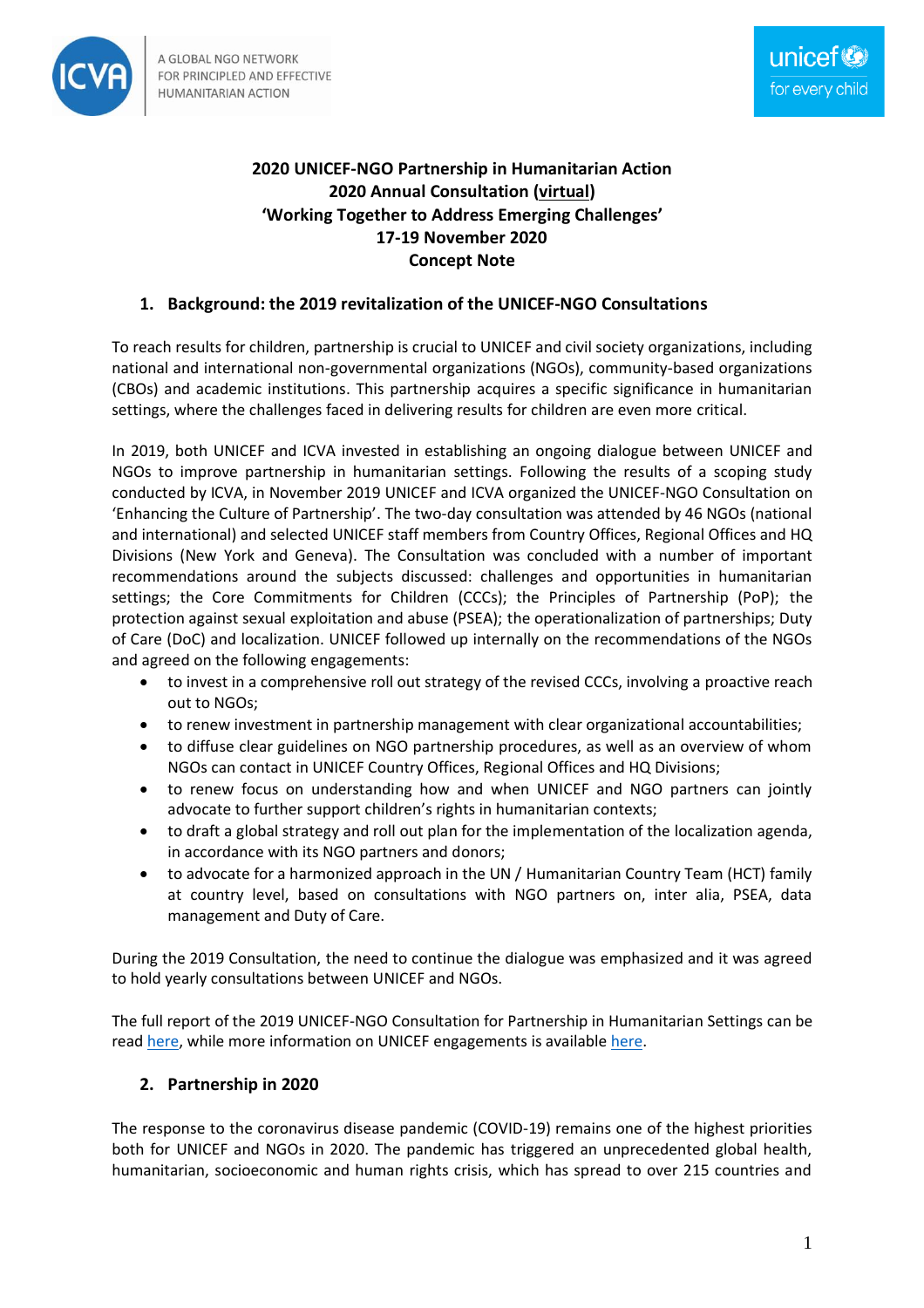territories, with over 580,000 reported deaths and 13 million confirmed cases. The related economic crisis is pushing more and more people into extreme poverty and continues to put significant additional pressure on already overburdened social and health service delivery systems which threatens to reverse decades of hard-won development gains for children. Ongoing lockdowns and other restrictions are exacerbating the vulnerabilities of children and their families globally.

The substantial negative impact of the pandemic on children and their rights became soon evident with the UN Secretary General calling it a children crisis<sup>1</sup>. While children seem to be less vulnerable to the COVID-19 virus itself, more than 30 million children are still at risk of illness and death<sup>2</sup>. Risk factors range from increased poverty and food insecurity to lack of access to education to disruption of community and social support services for children and caregivers. <sup>3</sup> The long-term, indirect impact of the pandemic on children will be more damaging in the poorest countries, and in the poorest neighborhoods, and for those in already disadvantaged or vulnerable situations.<sup>4</sup>

Against this backdrop, UNICEF and civil society partners, at local, national and international levels, are faced with the challenge of responding to the COVID-19 pandemic. In partnership, UNICEF and NGOs have increased efforts to protect and assist children and their families in humanitarian settings.<sup>5</sup> Partnership has become even more critical in the COVID-19 context, and UNICEF has so far transferred over \$821 million in 2020, with transfers to civil society organizations reaching a record high since 2014 and 55% of the funding transferred to national NGOs and community-based organizations ("local CSO actors").<sup>6</sup> This highlights the critical role of civil society partners to rapidly mobilize in an emergency to meet critical needs of target communities and calls for an increased level of flexibility and support by UNICEF in its partnership with civil society actors.

Local actors – civil society organizations (national and subnational), governments (national and subnational), the private sector, women's networks, youth organizations, indigenous groups, faithbased organizations, human rights organizations, trade unions, as well as communities themselves (including displaced communities) and other specific-interest groups – are critical in every humanitarian operation, and even more so in the current context that is shaped by restrictions on travel and movement because of COVID-19. While local actors are also affected by preventative measures, they retain a comparatively greater possibility to maintain and potentially scale up operations, provided they are given the means to do so. They do, however, continue to face key barriers in accessing international funding and influencing decision-making, continue to be burdened by heavy administrative processes and risk management. The shift towards more support and funding for local and national actors is, therefore, both a necessity and an opportunity for effectively meeting humanitarian needs and recovery efforts post COVID-19.

<sup>1</sup> UN NEWS[, UN chief calls for greater protection for children caught up in COVID-19 crisis,](https://news.un.org/en/story/2020/04/1061892) 16.04.2020; see also UN Policy Brief[, The Impact of COVID-19 on children,](https://unsdg.un.org/download/2081/30314) April 2020

<sup>2</sup> WORLD VISION[, COVID-19 Aftershocks: A Perfect Storm,](https://www.wvi.org/publications/report/coronavirus-health-crisis/covid-19-aftershocks-perfect-storm) 14.05.2020

<sup>&</sup>lt;sup>3</sup> See: The Alliance for Child Protection in Humanitarian Action, End Violence Against Children, UNICEF, WHO; COVID-19: Protecting Children from Violence, Abuse and Neglect in the Home ; Version 1, May 2020 ; see also UNICEF, [COVID-19 and children](https://data.unicef.org/topic/covid-19-and-children/)

<sup>4</sup> UN SG Policy Brief, supra no.1

<sup>5</sup> For the latest comprehensive overview of the challenges and UNICEF's response, visit [https://www.unicef.org/appeals/files/UNICEF\\_Global\\_COVID19\\_Mid-](https://www.unicef.org/appeals/files/UNICEF_Global_COVID19_Mid-Term_Situation_Report_No_9_Feb_Jul_2020.pdf)[Term\\_Situation\\_Report\\_No\\_9\\_Feb\\_Jul\\_2020.pdf](https://www.unicef.org/appeals/files/UNICEF_Global_COVID19_Mid-Term_Situation_Report_No_9_Feb_Jul_2020.pdf)

<sup>6</sup>By October 2020, UNICEF had transferred \$821 million of cash to 3,451 civil society organizations. This is around 10% more than what was transferred to CSOs during the same time period last year. Of the 3,451 CSOs, national NGOs and community-based organizations ("local CSO actors") account for 71% of the total.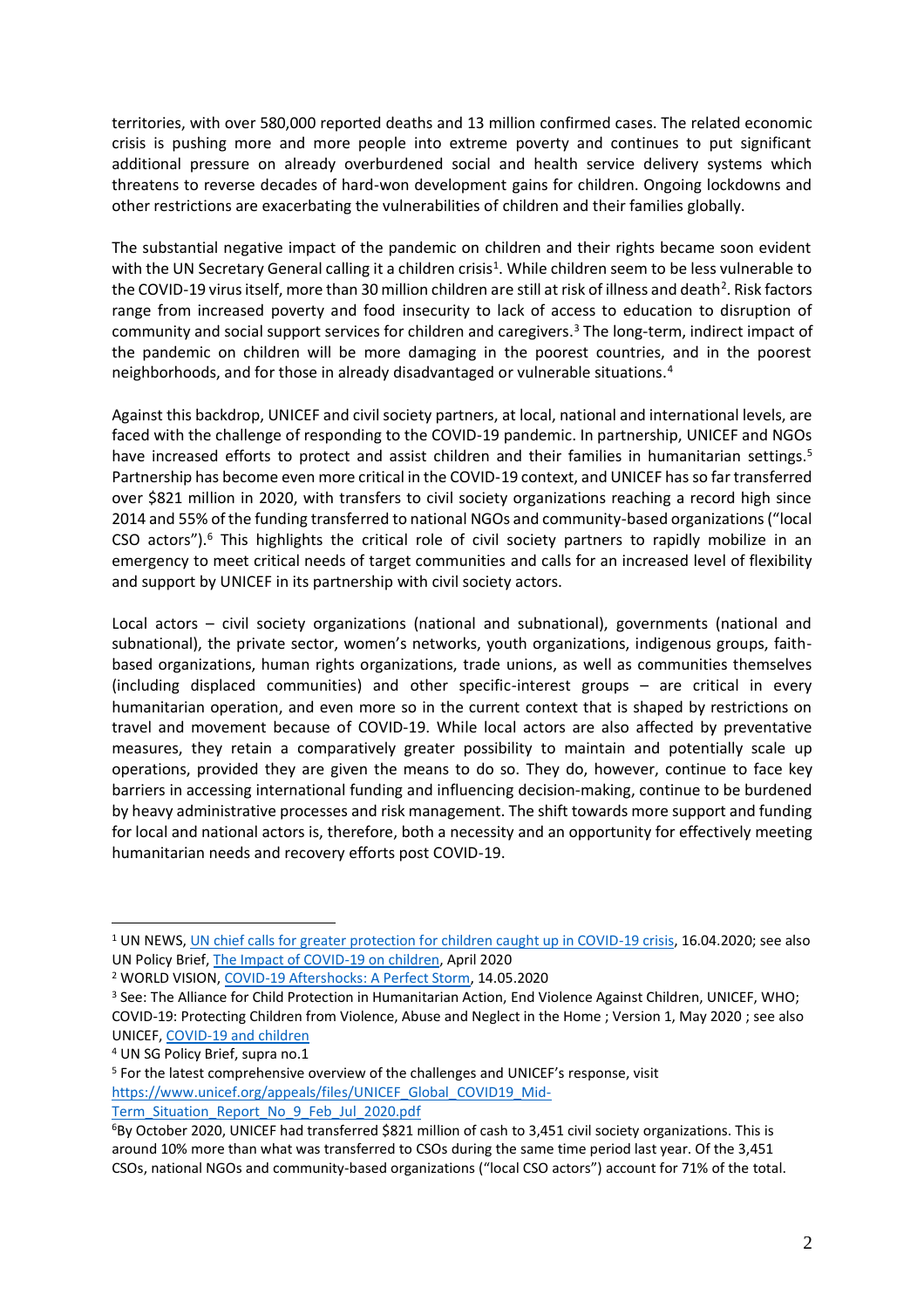Another important movement, the global Anti-racism protests which are led by the Black Lives Matter movement and others, has put a spotlight on deeply ingrained historic and systemic racist attitudes and racial discrimination that deny people their fundamental human rights. It has established an opportunity to act against racism, discrimination and violence, in all sectors, including that of humanitarian aid. Further efforts are needed to work in partnership to tackle inequality and injustice, not only in the society around us, but also within the context of humanitarian action. Both UNICEF and NGOs are undertaking jointly and individually important measures to examine and address racism and racial discrimination within their respective organizations, including by expanding diversity at all levels of workplaces and fostering more inclusive and diverse ways of working in order to ensure that the human rights principles of equality and non-discrimination are fully realized.

## 3. **The 2020 UNICEF-NGO Consultation: Subjects of focus**

The 2020 UNICEF-NGO Consultation follows up on the commitments undertaken in 2019 and focuses on the ongoing efforts to address emerging challenges in 2020. As such, this consultation will be an opportunity for dialogue on a wide range of issues. The key issues to be covered during this event include:

- Looking back at UNICEF 2019 commitments
- $\triangleright$  COVID-19 impact on partnerships
- $\triangleright$  UNICEF simplified partnership procedures
- $\triangleright$  Funding flexibility for NGOs
- $\triangleright$  Localization
- $\triangleright$  Anti-racism, anti-discrimination and decolonization of aid

| <b>Agenda items</b>                                                                                    | <b>Expected outcomes</b>                                                                                                                                                                                                                                                                                                                                                                                                                                                                                                                                             |
|--------------------------------------------------------------------------------------------------------|----------------------------------------------------------------------------------------------------------------------------------------------------------------------------------------------------------------------------------------------------------------------------------------------------------------------------------------------------------------------------------------------------------------------------------------------------------------------------------------------------------------------------------------------------------------------|
| Opening session:<br>Looking back at<br><b>UNICEF 2019</b><br>commitments                               | Discuss progress on the 6 main recommendations from the 2019 Consultation:<br>. The revised Core Commitments for Children (CCCs) in Humanitarian Action;<br>. Principles of Partnership (PoP) as a framework for renewed engagement;<br>• UNICEF operational partnership procedures;<br>• Joint advocacy for children rights in humanitarian contexts;<br>• Localization agenda;<br>• Harmonization of approach in the UN/HCT family at country level on<br>Protection against Sexual Exploitation and Abuse (PSEA) and Duty of Care<br>(DoC) to staff and partners. |
| What has changed? A<br>panel discussion on<br>how COVID-19 has<br>impacted partnership                 | • Update on new developments from UNICEF and the NGOs;<br>• Challenges and opportunities in humanitarian settings;<br>• Consider how COVID-19 impacted partnership;<br>• Agree on areas (covered by the 6 recommendations) where continued<br>investment is needed.                                                                                                                                                                                                                                                                                                  |
| Operationalizing<br>partnership:<br><b>UNICEF Civil Society</b><br>Organizations<br>partnership survey | • Presentation of the UNICEF 2020 partnership survey key findings;<br>• Brief comparison with ICVA 2019 humanitarian partnership survey.                                                                                                                                                                                                                                                                                                                                                                                                                             |
| Operationalizing<br>partnership                                                                        | This session will discuss how new partnership modalities can support the delivery<br>of results for children. What are some of the remaining challenges faced? How<br>can UNICEF and NGO partners address such challenges in the future?                                                                                                                                                                                                                                                                                                                             |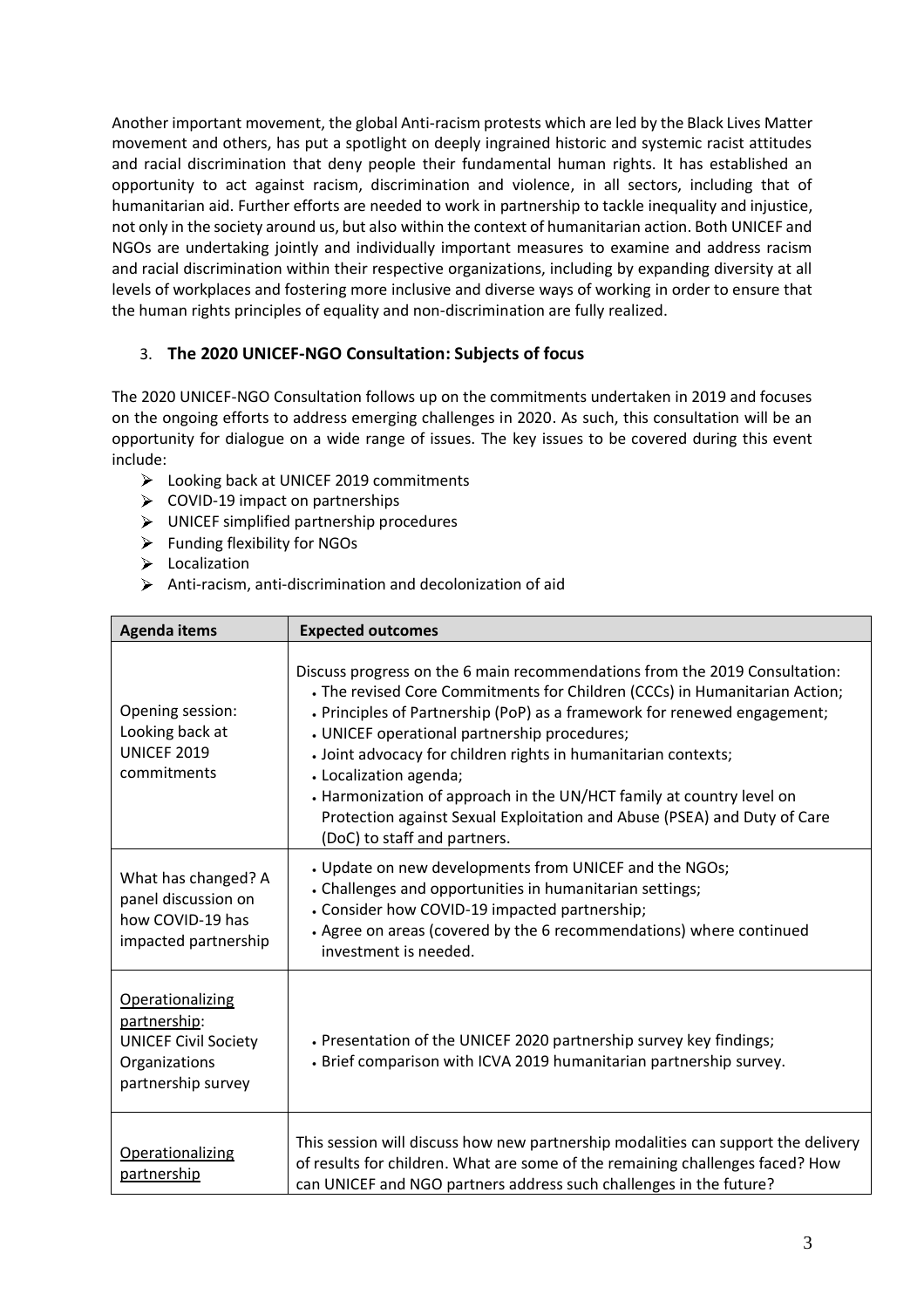| UNICEF simplified                                                        |                                                                                                                                                                     |
|--------------------------------------------------------------------------|---------------------------------------------------------------------------------------------------------------------------------------------------------------------|
| partnerships                                                             |                                                                                                                                                                     |
| procedures                                                               |                                                                                                                                                                     |
|                                                                          | This session will focus on:                                                                                                                                         |
| Funding flexibility for<br>NGOs in the context of<br>COVID-19 and beyond | . Accessibility to and flexibility in funding as well as reporting requirements,<br>especially in the light of COVID-19;<br>• Cascading benefits and risk transfer. |

| <b>Agenda items</b>                                                                                                         | <b>Expected outcomes</b>                                                                                                                                                                                                                                          |
|-----------------------------------------------------------------------------------------------------------------------------|-------------------------------------------------------------------------------------------------------------------------------------------------------------------------------------------------------------------------------------------------------------------|
| Anti-racism, anti-<br>discrimination and<br>localization efforts for<br>an inclusive, diverse &<br>equitable partnership    | While Covid-19 brought a large number of challenges, it provides also with an<br>opportunity to progress in decolonizing aid and building more equal<br>partnerships.                                                                                             |
| -Decolonization of aid                                                                                                      | This session will focus on how reaffirmed principles of partnership can better<br>ensure diversity and equality in partnership.                                                                                                                                   |
| -Localization                                                                                                               | This session will discuss how the international humanitarian community can<br>adapt its delivery modalities in response to COVID-19 consistent with existing<br>commitments on localization of aid, strengthening partnerships with local and<br>national actors. |
| Closing session and<br>ways forward, with<br>concluding remarks by<br><b>UNICEF Executive</b><br>Director Henrietta<br>Fore | Concluding remarks and next steps presented by UNICEF Executive Director<br>Henrietta H. Fore and ICVA Executive Director Ignacio Parker.                                                                                                                         |

## **4. Format**

The consultation will take place virtually from 17 to 19 November 2020. Each day will consist of 2 discussion sessions taking place from 2 to 5 pm GVA time. The first two sessions will serve as an introduction to discuss progress on the engagements agreed during the 2019 Consultation and to give an update on where we currently stand. Over the next two days, the focus will be on operationalizing partnerships and addressing anti-racism, anti-discrimination and localization, while conclusions and action points for the future will be discussed and agreed on during the last day of the consultation. NGO colleagues are thus encouraged to be represented at a senior management level during the last session of the Consultation. It should be emphasized that the 2020 UNICEF-NGO Consultation will be closed by UNICEF Executive Director Henrietta H. Fore, whose intervention will be centered on institutional engagements and ways forward, and ICVA Executive Director Ignacio Parker. Please note that due to platform limitations translation will not be possible, and the Consultation will be held in English. All sessions will be recorded and made available after the Consultation. For more information, please refer to the [draft agenda,](https://www.icvanetwork.org/system/files/versions/20201019_Agenda_external_UNICEF%20consultation_v4.pdf) which will be updated regularly.